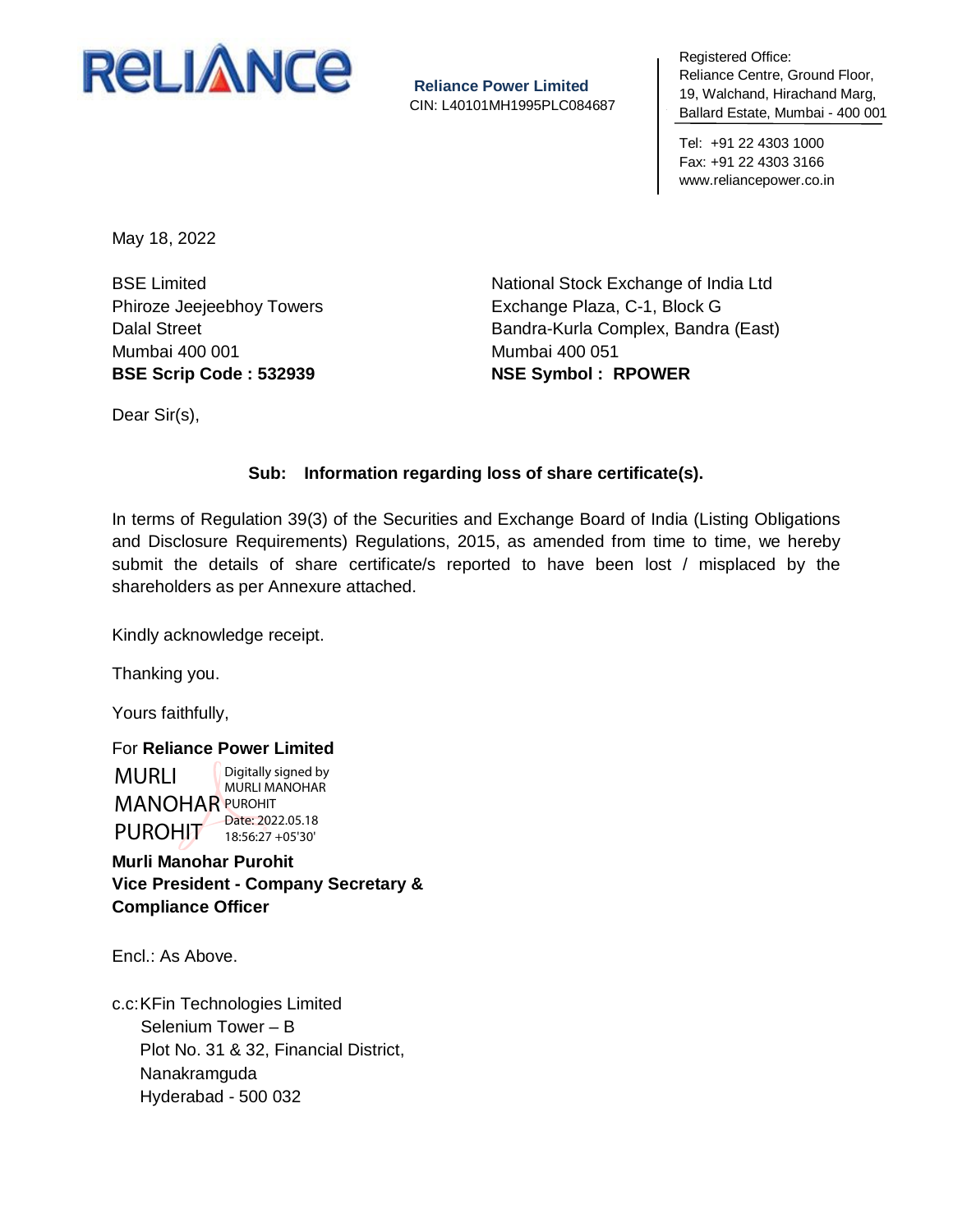## **RELIANCE**

## **Annexure**

| Sr.<br><b>No</b> | Folio no. | Name of the<br><b>Registered Holder</b> | No.<br><b>of</b><br><b>Shar</b><br>es | Original<br><b>Share</b><br><b>Certificate</b><br>No. | <b>Dist Nos</b><br><b>From</b> | <b>Dist Nos</b><br>To |
|------------------|-----------|-----------------------------------------|---------------------------------------|-------------------------------------------------------|--------------------------------|-----------------------|
|                  | 206441394 | Bhayani P D                             | 50                                    | 4425279                                               | 2401438673                     | 2401438722            |
|                  |           | Total                                   | 50                                    |                                                       |                                |                       |